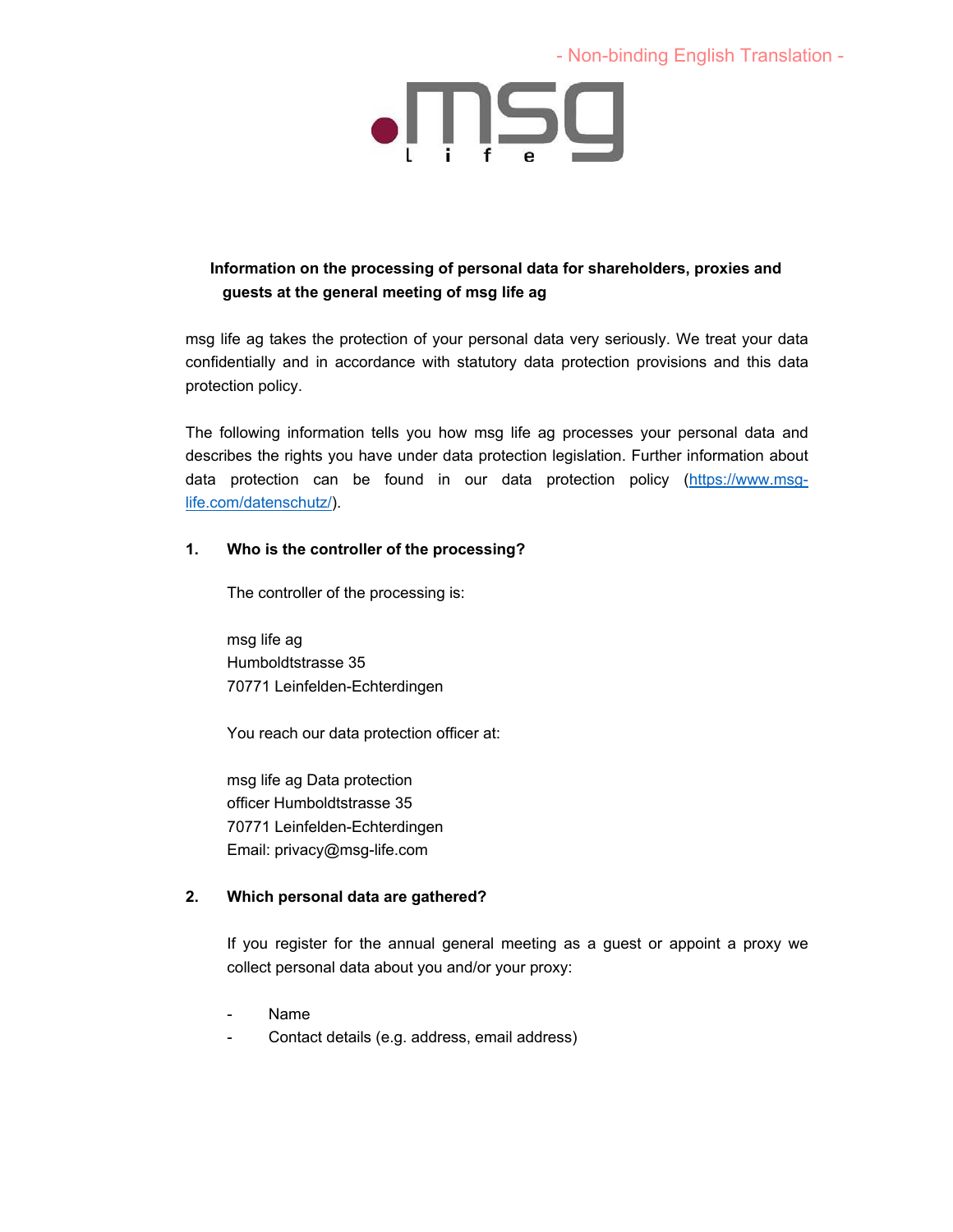For shareholders and their proxies we also process the following data:

- share-related data (e.g. number of shares, type of share)
- data related to the annual general meeting (e.g. number of the admission ticket)

#### **3. For what purposes and on what legal grounds is data processed?**

We collect and use the personal data your provide for the following purposes:

- for your attendance at the annual general meeting
- to meet requirements under stock corporation law (e.g. for the list of attendees)
- to enable you to exercise your shareholder rights (e.g. to speak and vote)

The legal basis for the processing is the German Stock Corporation Act (AktG) in conjunction with Art. 6 (1)c) General Data Processing Regulation (GDPR). In addition, we process personal data for the following legitimate interests (Art. 6 (1) f) GDPR): organisation and proper implementation of the annual general meeting.

#### **4. Who receives your data?**

Your data are processed within msg life ag by the employees responsible for organising the annual general meeting.

To meet our contractual and statutory obligations in some cases we also use various external service providers, who are bound by the provisions of data processing contracts. They only receive from msg life ag the personal data necessary to carry out the contracted service. They process your personal data solely on the instructions of msg life ag.

Your data may also be sent to other recipients outside of the company that process your data on their own responsibility.

Otherwise, shareholders and proxies are provided with and see personal data of other shareholders as part of the statutory provisions relating to the annual general meeting, namely via the list of attendees.